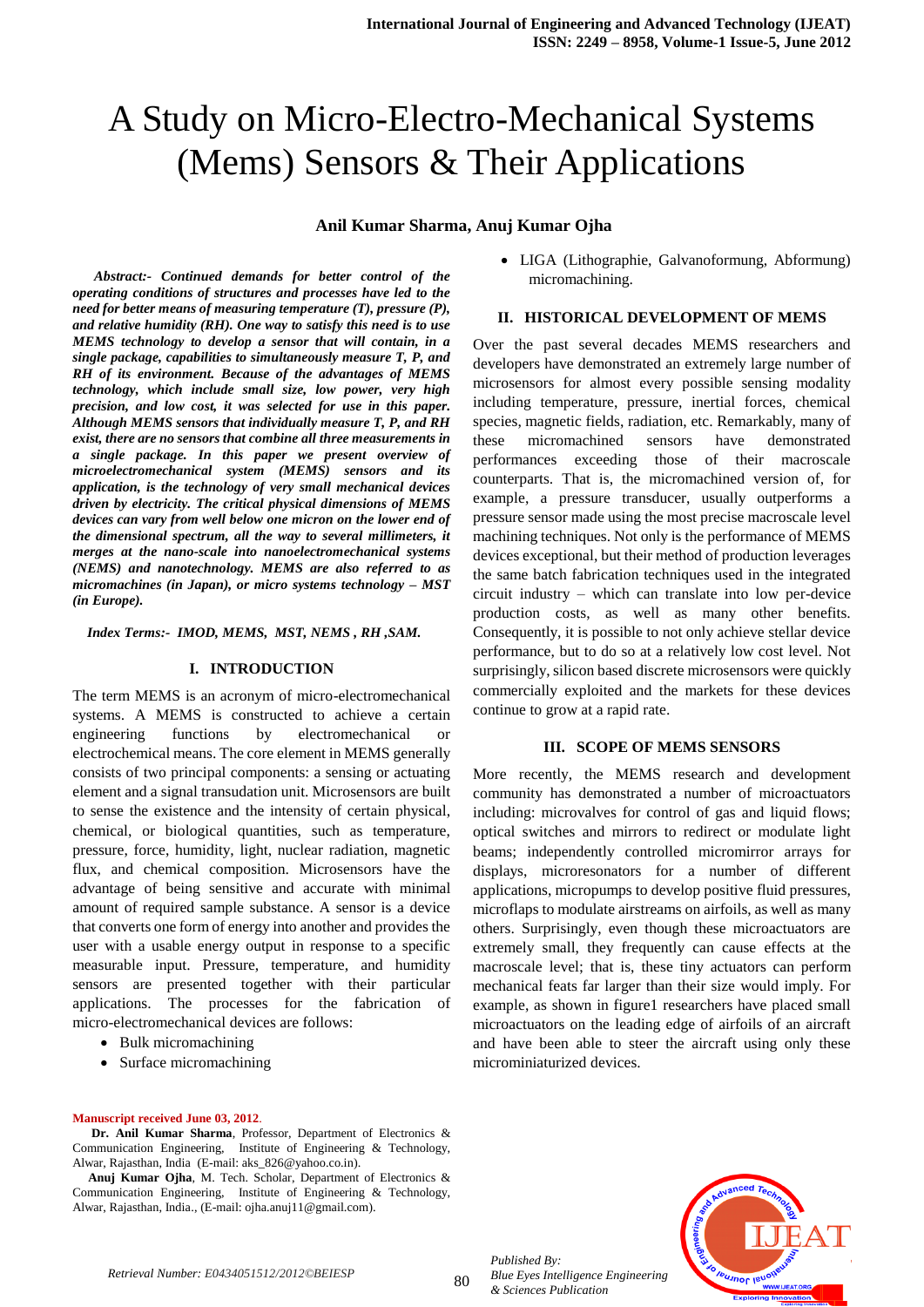

**Fig.1 A surface micromachined lectro-statically-actuated micromotor** 

The real potential of MEMS starts to become fulfilled when these miniaturized sensors, actuators, and structures can all be merged onto a common silicon substrate along with integrated circuits (i.e., microelectronics). While the electronics are fabricated using integrated circuit (IC) process sequences (e.g., CMOS, Bipolar, or BICMOS processes), the micromechanical components are fabricated using compatible "micromachining" processes that selectively etch away parts of the silicon wafer or add new structural layers to form the mechanical and electromechanical devices. It is even more interesting if MEMS can be merged not only with microelectronics, but with other technologies such as photonics, nanotechnology, etc. This is sometimes called "heterogeneous integration." Clearly, these technologies are filled with numerous commercial market opportunities. While more complex levels of integration are the future trend of MEMS technology, the present state-of-the-art is more modest and usually involves a single discrete microsensor, a single discrete microactuator, a single microsensor integrated with electronics, a multiplicity of essentially identical microsensors integrated with electronics, a single microactuator integrated with electronics, or a multiplicity of essentially identical microactuators integrated with electronics. Nevertheless, as MEMS fabrication methods advance, the promise is an enormous design freedom wherein any type of microsensor and any type of microactuator can be merged with microelectronics as well as photonics, nanotechnology, etc., onto a single substrate as shown in Fig.2. This vision of MEMS whereby microsensors, microactuators and microelectronics and other technologies, can be integrated onto a single microchip is expected to be one of the most important technological breakthroughs of the future. This will enable the development of smart products by augmenting the computational ability of microelectronics with the perception and control capabilities of microsensors and microactuators. Microelectronic integrated circuits can be thought of as the "brains" of a system and MEMS augments this decision-making capability with "eyes" and "arms", to allow microsystems to sense and control the environment. Sensors gather information from the environment through measuring mechanical, thermal, biological, chemical, optical, and magnetic phenomena.



**Fig.2 A surface micromachined resonator** 

The electronics then process the information derived from the sensors and through some decision making capability direct the actuators to respond by moving, positioning, regulating, pumping, and filtering, thereby controlling the environment for some desired outcome or purpose. Furthermore, because MEMS devices are manufactured using batch fabrication techniques, similar to ICs, unprecedented levels of functionality, reliability, and sophistication can be placed on a small silicon chip at a relatively low cost. MEMS technology is extremely diverse and fertile, both in its expected application areas, as well as in how the devices are designed and manufactured. Already, MEMS is revolutionizing many product categories by enabling complete systems-on-a-chip to be realized.

## **IV. TYPES OF MEMS SENSORS**

#### **A. Pressure sensors**

Mechanical methods of measuring pressure have been known for centuries. The first pressure gauges used flexible elements as sensors. As pressure changed, the flexible element moved, and this motion was used to rotate a pointer in front of a dial. In these mechanical pressure sensors, a Bourdon tube, a diaphragm, or a bellows element detected the process pressure and caused a corresponding movement.

*Bourdon tube:* A bourdon tube is C-shaped and has an oval cross-section with one end of the tube connected to the process pressure. The other end is sealed and connected to the pointer or transmitter mechanism. To increase their sensitivity, Bourdon tube elements can be extended into spirals or helical coils. This increases their effective angular length and, therefore, increases the movement at their tip, which in turn increases the resolution of the transducer. Designs in the family of flexible pressure sensor elements also include the bellows and the diaphragms, Fig.3. Diaphragms are popular because they require less space and because the motion (or force) they produce is sufficient for operating electronic transducers. They also are available in a wide range of materials for corrosive service applications. After the 1920s, automatic control systems evolved in industry, and by the 1950s pressure transmitters and centralized control rooms were commonplace.



81

*Published By:*

*& Sciences Publication* 

*Blue Eyes Intelligence Engineering*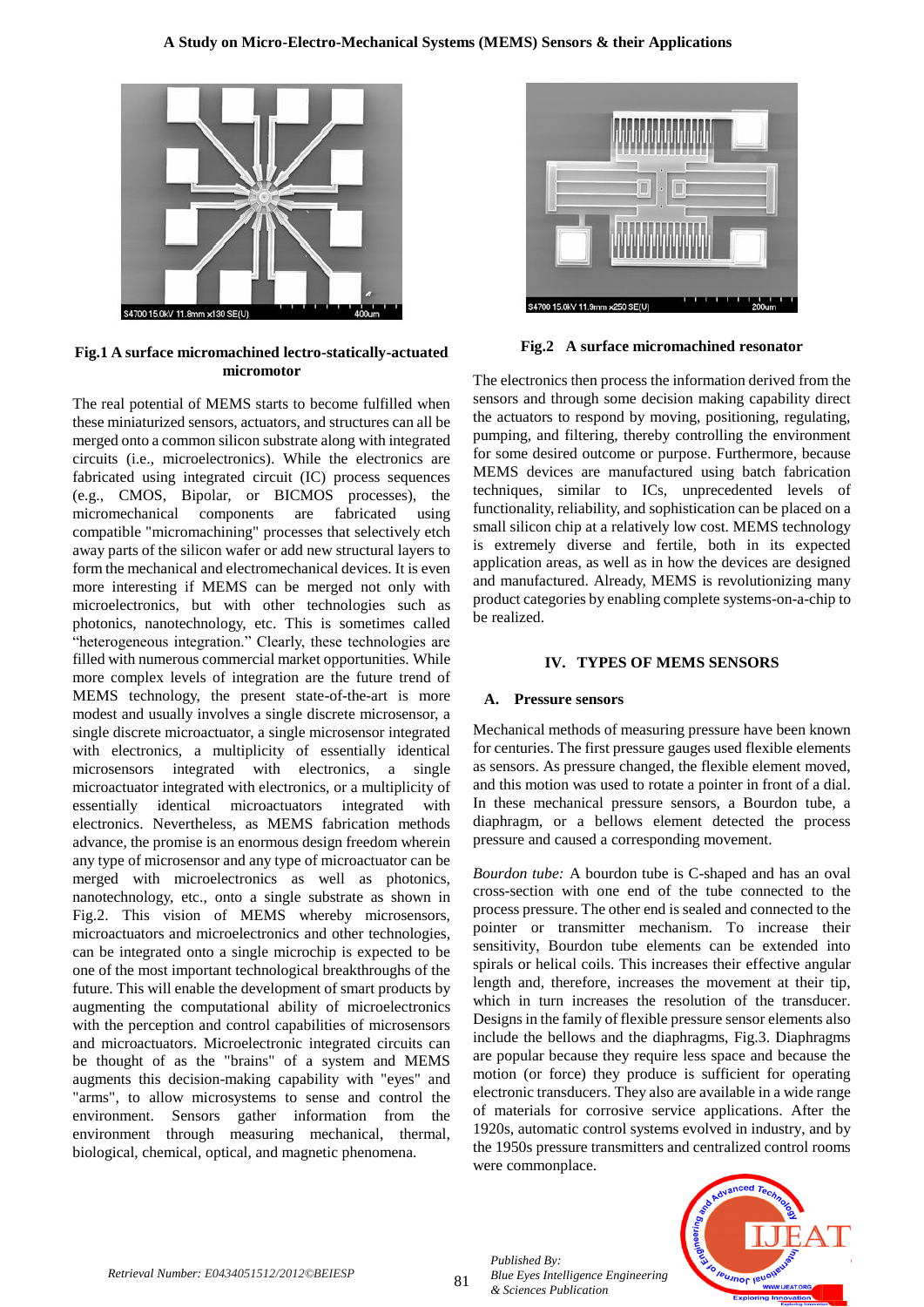Therefore, the free end of a Bourdon tube (bellows or diaphragm) no longer had to be connected to a local pointer, but served to convert a process pressure into a transmitted (electrical or pneumatic) signal. At first, the mechanical linkage was connected to a pneumatic pressure transmitter, which usually generated a 3-15 psig output signal for transmission over distances of several hundred feet, or even farther with booster repeaters. Later, as solid-state electronics matured and transmission distances increased, pressure transmitters became electronic. The early designs generated dc voltage outputs: 10-50 mV, 0-100 mV, 1-5 V (Omega, 2003), but later were standardized as 4-20 mA dc current output signals.



**Fig. 3 Pressure sensor diaphragm** 

Because of the inherent limitations of mechanical motion-balance devices, first the force-balance and later the solid state pressure transducer were introduced.

*Strain gauge pressure sensors:* The first unbonded-wire strain gauges were introduced in the late 1930s. In this device, the wire filament is attached to a structure under strain, and the resistance in the strained wire is measured. This design was inherently unstable and could not maintain calibration. There also were problems with degradation of the bond between the wire filament and the diaphragm, and with hysteresis caused by thermoelastic strain in the wire. The search for improved pressure and strain sensors first resulted in the introduction of bonded thin-film and finally diffused semiconductor strain gauges. These were first developed for the automotive industry, but shortly thereafter moved into the general field of pressure measurement and transmission in all industrial and scientific applications. Semiconductor pressure sensors are sensitive, inexpensive, accurate, and repeatable. When a strain gauge, which is shown in Fig.4, is used to measure the deflection of an elastic diaphragm or Bourdon tube, it becomes a component in a pressure transducer. Strain gauge-type pressure transducers are widely used. Strain-gauge transducers are used for narrow-span pressure and for differential pressure measurements. Essentially, the strain gauge is used to measure the displacement of an elastic diaphragm due to a difference in pressure across the diaphragm. These devices can detect gauge pressure if the low pressure port is left open to the atmosphere, or differential pressure if connected to two process pressures. If the low pressure side is a sealed vacuum reference, the transmitter will act as an absolute pressure transmitter.



**Fig. 4 Strain-gauge based pressure cell**

*Potentiometric pressure sensors:* The potentiometric pressure sensor provides a simple method for obtaining an electronic output from a mechanical pressure gauge. The device consists of a precision potentiometer, whose wiper arm is mechanically linked to a Bourdon or bellows element. The movement of the wiper arm across the potentiometer converts the mechanically detected sensor deflection into a resistance measurement, using a Wheatstone bridge circuit Fig.5. The mechanical nature of the linkages connecting the wiper arm to the Bourdon tube, bellows, or diaphragm element introduces unavoidable errors into this type of measurement. Temperature effects cause additional errors because of the differences in thermal expansion coefficients of the metallic components of the system. Errors will also develop due to mechanical wear of the components and of the contacts. Potentiometric transducers can be made small and installed in very tight quarters, such as inside the housing of a 4.5-in. dial pressure gauge. They also provide an output that can be used without additional amplification. This permits them to be used in low power applications. They are also inexpensive. Potentiometric transducers can detect pressures between 5 and 10,000 psig (35 kPa to 70 MPa).



**Fig 5. Potentiometric pressure transducer**

*Resonant-wire pressure sensors:* The resonant-wire pressure transducer was introduced in the late 1970. In this design, Fig. 6 a wire is gripped by a static member at one end, and by the sensing diaphragm at the other. An oscillator circuit causes the wire to oscillate at its resonant frequency. A change in process pressure changes the wire tension, which in turn changes the resonant frequency of the wire. A digital counter circuit detects the shift. Because this change in frequency can be detected quite precisely, this type of transducer can be used for low differential pressure applications as well as to detect absolute and gauge pressures.



*Published By:*

*& Sciences Publication*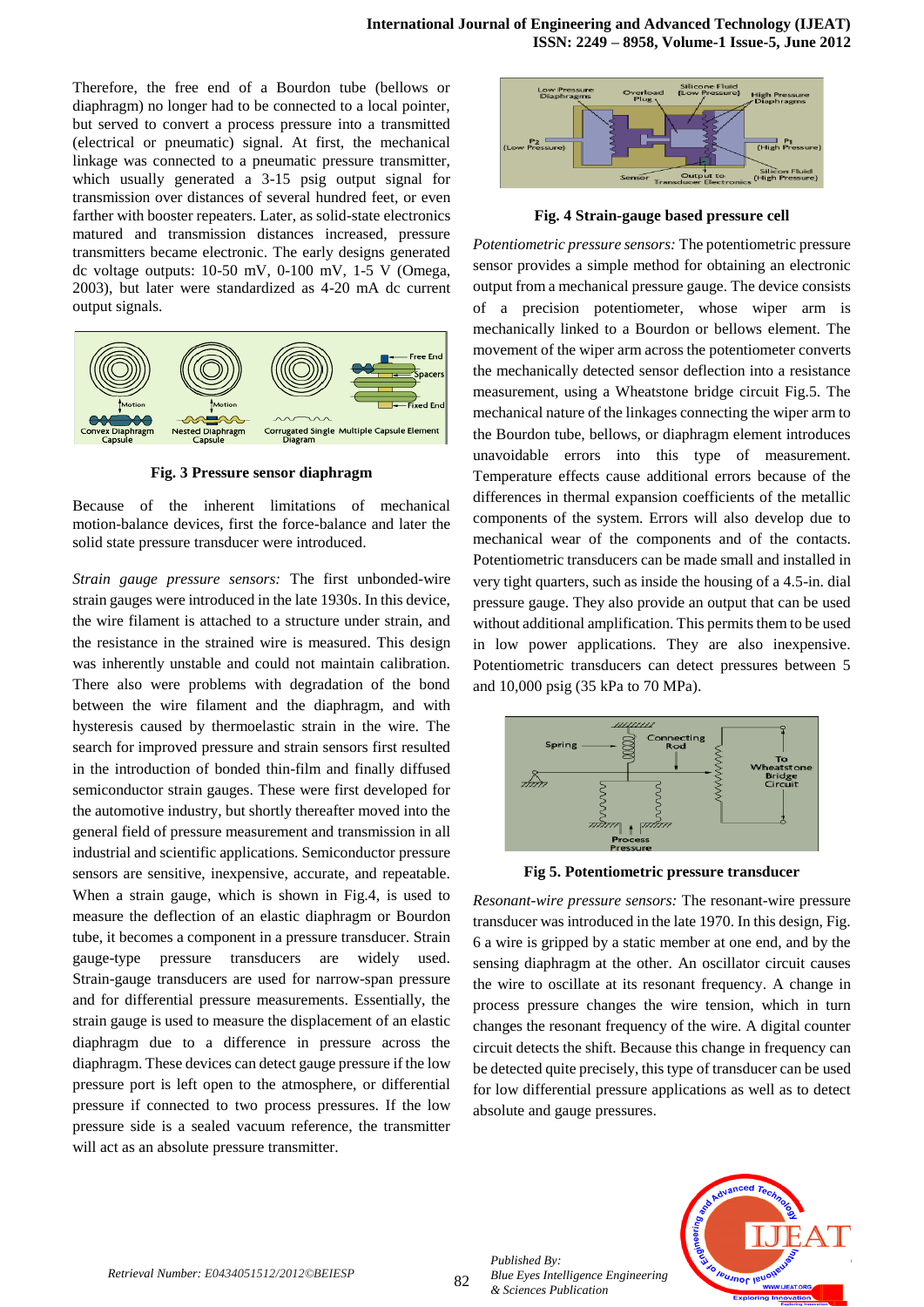The most significant advantage of the resonant wire pressure transducer is that it generates an inherently digital signal, which can be sent directly to a stable crystal clock in a microprocessor. Limitations include sensitivity to temperature variation, a nonlinear output signal, and some sensitivity to shock and vibration. These limitations typically are minimized by using a microprocessor to compensate for nonlinearities as well as ambient and process temperature variations.



**Fig.6 Resonant-wire pressure transducer** 

*Capacitive pressure sensors:* Capacitive pressure sensors use a thin diaphragm, usually metal or metal-coated quartz, as one plate of a capacitor. The diaphragm is exposed to the process pressure on one side and to a reference pressure on the other. Changes in pressure cause it to deflect and change the capacitance. The change may or may not be linear with pressure and is typically a few percent of the total capacitance. The capacitance can be monitored by using it to control the frequency of an oscillator or to vary the coupling of an AC signal. The schematic of a capacitive pressure sensor is shown in Fig.7 (Omega, 2003).



**Fig.7 Capacitive pressure sensor.**

*Piezoresistive pressure sensors:* The piezoresistive pressure sensor elements consist of a silicon chip with an etched diaphragm and, a glass base anodically bonded to the silicon at the wafer level. The front side of the chip contains four ion-implanted resistors in a Wheatstone bridge configuration. The resistors are located on the silicon membrane and metal paths provide electrical connections. When a pressure is applied, the membrane deflects, the piezoresistors change unbalancing the bridge. Then a voltage develops proportional to the applied pressure. Silicon piezoresitive sensors have been widely used for industrial and biomedical electronics. The piezoresitive sensors have excellent electrical and mechanical stability that can be fabricated in a very small size.

#### **B. Humidity sensors**

The need for environmental protection has led to expansion in sensor development. Humidity sensors have attracted a lot of attention in industrial and medical fields. The measurement and control of humidity is important in many areas including industry (paper, electronic), domestic environment (air conditioning), medicine (respiratory equipment), etc. Different methods are used for measurements humidity, e.g., changes in mechanical, optical, and electrical properties of the gas water vapor mixtures. Three types of humidity sensors are:

- Capacitive humidity sensor,
- Resistive humidity sensor,
- Thermal conductivity humidity sensor.

## **C. Capacitive humidity sensors**

Capacitive relative humidity sensors are widely used in industrial, commercial, and weather telemetry applications. They consist of a substrate on which a thin film of polymer or metal oxide is deposited between two conductive electrodes. The sensing surface is coated with a porous metal electrode to protect it from contamination and exposure to condensation. The substrate is typically glass, ceramic, or silicon. The incremental change in the dielectric constant of a capacitive humidity sensor is nearly directly proportional to the relative humidity (RH) of the surrounding environment. The change in capacitance is typically 0.2–0.5 pF for a 1% RH change, while the bulk capacitance is between 100 and 500 pF at 50% RH and 25°C. Capacitive sensors are characterized by low temperature coefficient, ability to function at high temperatures (up to 200°C), full recovery from condensation, and reasonable resistance to chemical vapors. The response time ranges from 30 to 60 s for a 63% RH step change. State-of-the-art techniques for producing capacitive sensors take advantage of many of the principles used in semiconductor manufacturing to yield sensors with minimal long-term drift and hysteresis. Thin film capacitive sensors may include monolithic signal conditioning circuitry integrated onto the substrate.

 The most widely used signal conditioner incorporates a Complementary Metal-Oxide Semiconductor (CMOS) timer to pulse the sensor and to produce a near-linear voltage output. The typical uncertainty of capacitive sensors is  $\pm 2\%$ RH from 5% to 95% RH with two-point calibration. Capacitive sensors are limited by the distance the sensing element can be located from the signal conditioning circuitry, due to the capacitive effect of the connecting cable with respect to the relatively small capacitance changes of the sensor. Direct field repeatability can be a problem unless the sensor is laser trimmed to reduce variance to  $\pm 2\%$  or a computer-based recalibration method is provided.

*Published By: Blue Eyes Intelligence Engineering & Sciences Publication* 

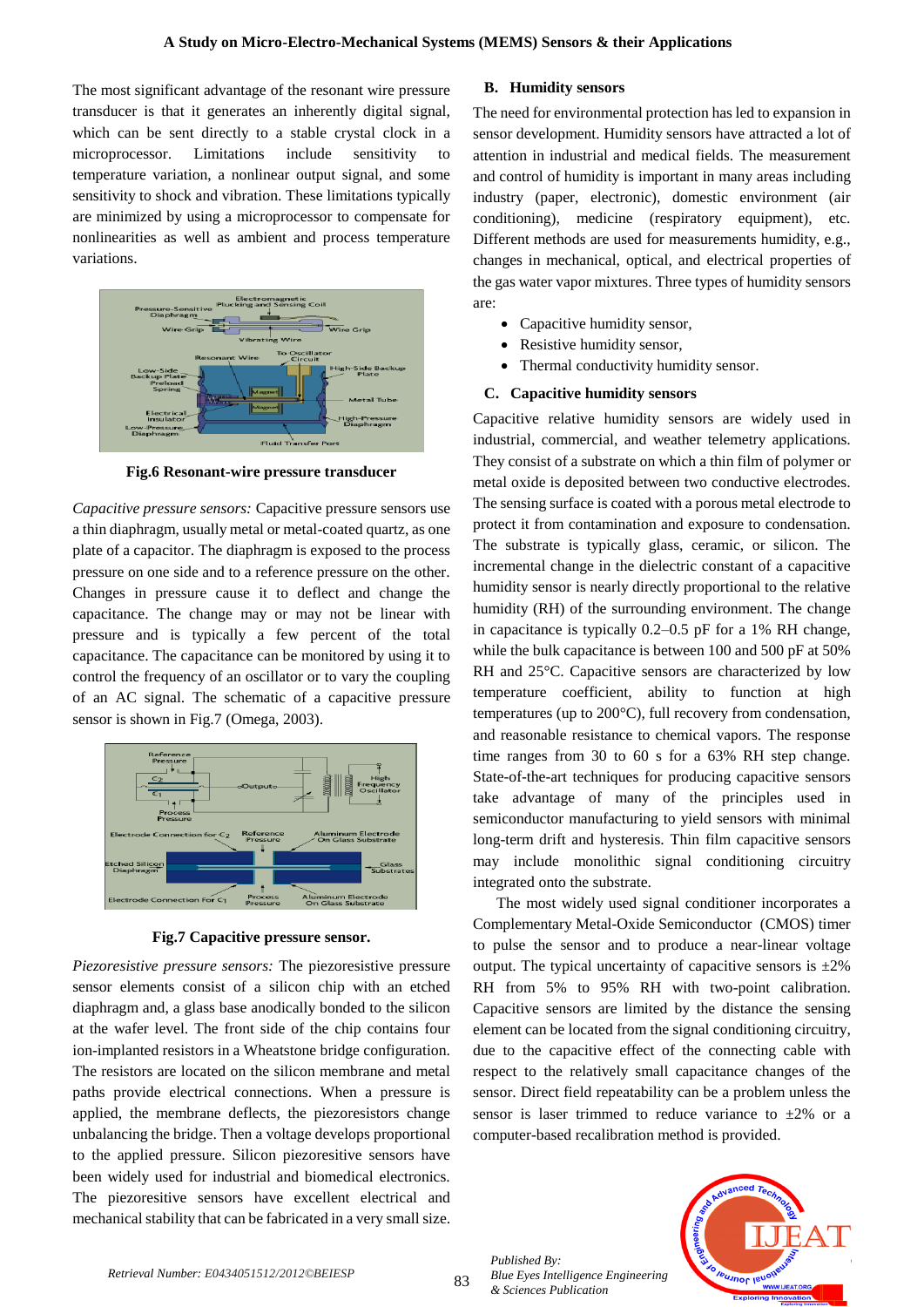*Resistive humidity sensors:* Resistive humidity sensors measure the change in electrical impedance of a hygroscopic medium such as a conductive polymer, salt, or treated substrate. The impedance change is typically an inverse exponential relationship to humidity. Resistive sensors usually consist of noble metal electrodes either deposited on a substrate by photoresist techniques or wire-wound electrodes on a plastic or glass cylinder. The substrate is coated with a salt or conductive polymer. Alternatively, the substrate may be treated with activating chemicals such as acid. The sensor absorbs the water vapor and ionic functional groups are dissociated, resulting in an increase in electrical conductivity. The response time for most resistive sensors ranges from 10 to 30 seconds for a 63% (RH). The impedance range of typical resistive elements varies from 1 k to 100 M . Most resistive sensors use symmetrical AC excitation voltage with no DC bias to prevent polarization of the sensor. The resulting current flow is converted and rectified to a DC voltage signal for additional scaling, amplification, liberalization, or A/D reconversion. A distinct advantage of resistive RH sensors is their repeatability, usually within  $\pm 2\%$  RH, which allows the electronic signal conditioning circuitry to be calibrated by a resistor at a fixed RH point. This eliminates the need for humidity calibration standards, so resistive humidity sensors are generally field replaceable. The accuracy of individual resistive humidity sensors may be confirmed by testing in an RH calibration chamber or by a computer-based data acquisition (DA) system referenced to standardized humidity controlled environment. Nominal operating temperature of resistive sensors ranges from –40°C to 100°C. In residential and commercial environments, the life expectancy of these sensors is greater than five years, but exposure to chemical vapors and other contaminants such as oil mist may lead to premature failure. Another drawback of some resistive sensors is their tendency to shift values when exposed to condensation if a water-soluble coating is used. Resistive humidity sensors have significant temperature dependencies when installed in an environment with large  $(>10^{\circ}F)$ temperature fluctuations. Simultaneous temperature compensation is incorporated for accuracy. The small size, low cost interchangeability, and long-term stability make these resistive sensors suitable for use in control and display products for industrial, commercial, and residential applications. One of the first mass-produced humidity sensors was the Dunmore type, developed by NIST in the 1940s and still in use today. It consists of a dual winding of palladium wire on a plastic cylinder that is then coated with a mixture of polyvinyl alcohol (binder) and either lithium bromide (LiBr) or lithium chloride (Licl). Varying the concentration of LiBr or LiCl results in very high-resolution sensors that cover humidity spans of 20% to 40% RH. For a very low RH control function in the 1% to 2% RH range, accuracies of 0.1% can be achieved. Dunmore sensors are widely used in precision air conditioning controls to maintain the environment of computer rooms and as monitors for pressurized transmission lines, antennas, and wave-guides used in telecommunications. The latest development in resistive humidity sensors uses a ceramic coating to overcome limitations in environments where condensation occurs. The sensors consist of a ceramic substrate with noble metal electrodes deposited by a photoresist process. The substrate surface is coated with a conductive polymer/ceramic binder mixture, and the sensor is installed in a protective plastic housing with a dust filter. The binding material is a ceramic powder suspended in liquid form. After the surface is coated and air-dried, the sensors are heat treated. The process results in a clear non-water-soluble thick film coating that fully recovers from exposure to condensation. The manufacturing process yields sensors with a repeatability of better than 3% RH over the 15% to 95% RH range. The precision of these sensors is confirmed to  $\pm 2\%$  RH by a computer-based DA system coupled to a standard reference. The recovery time from full condensation to 30% is a few minutes. When used with a signal conditioner, the sensor voltage output is directly proportional to the ambient relative humidity.

*Thermal conductivity humidity sensors:* Thermal conductivity humidity sensors measure the absolute humidity by quantifying the difference between the thermal conductivity of dry air and that of air containing water vapor. When air or gas is dry, it has a greater capacity to "sink" heat, as in a desert climate. A desert can be extremely hot in the day but at night the temperature rapidly drops due to the dry atmospheric conditions. By comparison, humid climates do not cool down so rapidly at night because heat is retained by water vapor in the atmosphere. Thermal conductivity humidity sensors (or absolute humidity sensors) consist of two matched negative temperature coefficient (NTC) thermistor elements in a bridge circuit; one is hermetically encapsulated in dry nitrogen and the other is exposed to the environment. When current is passed through the thermistors, resistive heating increases their temperature to >200°C. The heat dissipated from the sealed thermistor is greater than the exposed thermistor due to the difference in the thermal conductively of the water vapor as compared to dry nitrogen. Since the heat dissipated yields different operating temperatures, the difference in resistance of the thermistors is proportional to the absolute humidity. A simple resistor network provides a voltage output equal to the range of 0 to 14 mV at 60°C. Calibration is performed by placing the sensor in moisture-free air or nitrogen and adjusting the output to zero. Absolute humidity sensors are very durable, operate at temperatures up to 575°F (300°C) and are resistant to chemical vapors by virtue of the inert materials used for their construction, i.e., glass, semiconductor material for the thermistors, high-temperature plastics, or aluminum.

*Published By: Blue Eyes Intelligence Engineering & Sciences Publication* 

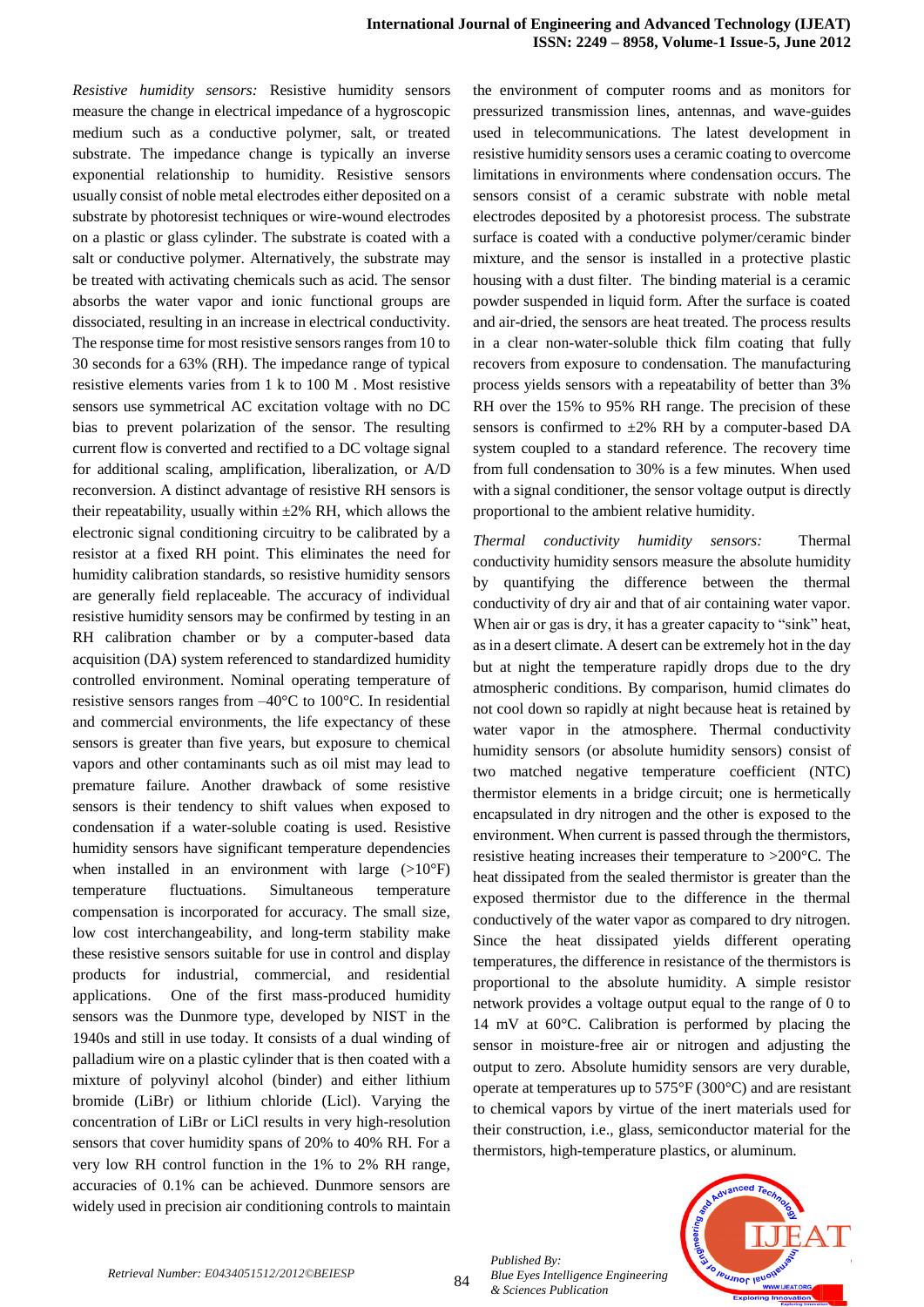An interesting feature of thermal conductivity sensors is that they respond to any gas that has thermal properties different from those of dry nitrogen; this will affect the measurements. Absolute humidity sensors are commonly used in appliances such as clothes dryers and both microwave and steam-injection ovens. Industrial applications include kilns for drying wood; machinery for drying textiles, paper, and chemical solids; pharmaceutical production; cooking; and food dehydration. Since one of the by-product of combustion and fuel cell operation is water vapor, particular interest has been shown in using absolute humidity sensors to monitor the efficiency of those reactions. In general, absolute humidity sensors provide greater resolution at temperatures >200°F than do capacitive and resistive sensors, and may be used in applications where the other sensors would not survive. The typical accuracy of an absolute humidity sensor is  $\pm 3$  g/m3; this corresponds to about  $\pm 5\%$  RH at 40°C and  $\pm 0.5\%$  RH at 100°C.

## **D. Temperature sensors**

Measurement of temperature is critical in modern electronic devices, especially laptop computers and other portable devices with densely packed circuits, which dissipate considerable power in the form of heat. Knowledge of system temperature can also be used to effectively control battery charging as well as prevent damage to microprocessor.

#### **V. APPLICATIONS**

In one viewpoint MEMS applications are categorized in three types i.e. Sensor, Actuator and Structure. In another view point MEMS applications are categorized by the field of application as shown in Fig.8.



**Fig. 8 Microelectromechanical systems chip**

The commercial applications include:

- Inkjet printers, which use piezoelectrics or thermal bubble ejection to deposit ink on paper.
- Accelerometers in modern cars for a large number of purposes including airbag deployment in collisions.
- Accelerometers in consumer electronics devices such as game controllers (Nintendo Wii), personal media players / cell phones (Apple iPhone, various Nokia mobile phone models, various HTC PDA models) and a number of Digital Cameras (various Canon Digital IXUS models).

Also used in PCs to park the hard disk head when free-fall is detected, to prevent damage and data loss.

- MEMS gyroscopes used in modern cars and other applications to detect yaw; e.g., to deploy a roll over bar or trigger dynamic stability control
- Silicon pressure sensors e.g., car tire pressure sensors, and disposable blood pressure sensors [9].
- Displays e.g., the DMD chip in a projector based on DLP technology, which has a surface with several hundred thousand micromirrors.
- Optical switching technology, which is used for switching technology and alignment for data communications.
- Bio-MEMS applications in medical and health related technologies from Lab-On-Chip to MicroTotalAnalysis (biosensor, chemosensor).
- Interferometric modulator display (IMOD) applications in consumer electronics (primarily displays for mobile devices), used to create interferometric modulation − reflective display technology as found in mirasol displays.
- Fluid acceleration such as for micro-cooling.
- Companies with strong MEMS programs come in many sizes. The larger firms specialize in manufacturing high volume inexpensive components or packaged solutions for end markets such as automobiles, biomedical, and electronics. The successful small firms provide value in innovative solutions and absorb the expense of custom fabrication with high sales margins. In addition, both large and small companies work in [R&D](http://en.wikipedia.org/wiki/R%26D) to explore MEMS technology.

## **VI. CONCLUSION & FUTURE SCOPE**

Each of the three basic microsystems technology processes we have seen, bulk micromachining, sacrificial surface micromachining, and micromolding/LIGA, employs a different set of capital and intellectual resources. MEMS manufacturing firms must choose which specific microsystems manufacturing techniques to invest in MEMS technology has the potential to change our daily lives as much as the computer has. However, the material needs of the MEMS field are at a preliminary stage. A thorough understanding of the properties of existing MEMS materials is just as important as the development of new MEMS materials. Future MEMS applications will be driven by processes enabling greater functionality through higher levels of electronic-mechanical integration and greater numbers of mechanical components working alone or together to enable a complex action. Future MEMS products will demand higher levels of electrical-mechanical integration and more intimate interaction with the physical world. The high up-front investment costs for large-volume commercialization of MEMS will likely limit the initial involvement to larger companies in the IC industry. Advancing from their success as sensors, MEMS products will be embedded in larger non-MEMS systems, such as printers, automobiles, and biomedical diagnostic equipment, and will enable new and improved systems.